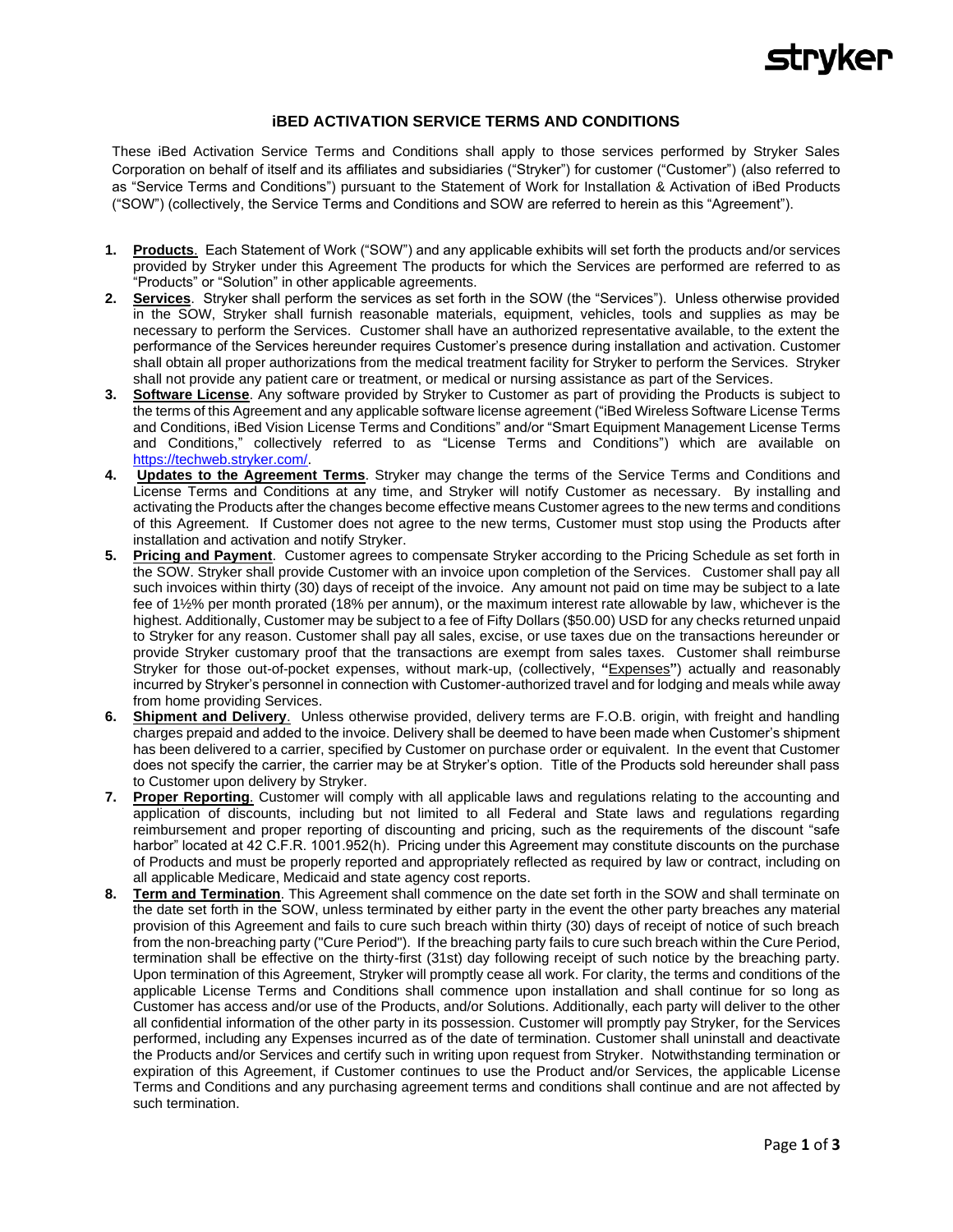

## **9. Representations and Warranties**.

a. Stryker warrants that the Services shall be performed in a workmanlike manner in conformance with generally accepted industry standards. For any breach of the foregoing warranty, Stryker's entire liability to Customer and Customer's exclusive remedy against Stryker will be the correction of the deficiency that caused the breach of warranty. Customer shall promptly provide Stryker with written notification describing in reasonable detail the nature of the deficiency and a reasonable opportunity to correct the deficiency, unless the parties agree otherwise in writing.

b. Each party represents and warrants that its execution, delivery and performance of this Agreement does not and will not (i) conflict with or result in a material breach of any material agreement, judgment or court decree by which such party is bound, or (ii) violate any known copyright, patent, trade secret, trademark or other intellectual property or proprietary right of any third party.

c. Each party shall in its performance of this Agreement comply with all applicable laws.

d. Each party represents that to the best of its knowledge, it is not currently debarred, suspended or otherwise excluded by any governmental agency from receiving federal contracts. Each party further represents, to the best of its knowledge and information, such party's employees, agents, representatives or subcontractors are not debarred, suspended or proposed for debarment by the federal government.

- **10. Independent Contractor**. Stryker will perform this Agreement as an independent contractor, and this Agreement will not be construed to create between the parties the relationship of principal and agent, joint-venturers, copartners, employer and employee, franchiser and franchisee or any other similar relationship, the existence of which is expressly denied by each party. Customer will have no right to control the manner, means, or method by which Stryker performs the Services.
- **11. Limitation of Liability**. **STRYKER'S LIABILITY ON ANY CLAIM WHETHER IN CONTRACT OR OTHERWISE, FOR ANY LOSS OR DAMAGE ARISING OUT OF, CONNECTED WITH OR RESULTING FROM THE SERVICES OR THIS AGREEMENT SHALL IN NO EVENT EXCEED THE TOTAL FEES PAID BY CUSTOMER TO STRYKER UNDER THE APPLICABLE SOW. IN NO EVENT SHALL EITHER PARTY BE LIABLE TO THE OTHER HEREUNDER AND ARISING FROM THIS AGREEMENT (WHETHER ARISING IN CONTRACT, TORT, WARRANTY OR OTHERWISE) FOR ANY SPECIAL, INDIRECT, INCIDENTAL, EXEMPLARY, PUNITIVE, OR CONSEQUENTIAL DAMAGES INCLUDING, BUT NOT LIMITED TO, LOSS OF ANTICIPATED PROFITS.**
- **12. Confidentiality**. The parties hereto shall hold in confidence any non-public information and materials that are related to the business of the other party hereto or are designated by any such party as proprietary and confidential, herein or otherwise. The parties agree that any breach or threatened breach of this clause may cause irreparable harm to the other party, that a remedy at law may be inadequate to remedy such a breach or threatened breach, and that either party is entitled to seek a restraining order or injunction in addition to any other available legal remedies.
- **13. Inspection and Acceptance**. Upon receipt of the Products and/or Services, Customer agrees to inspect and/or test the Products and/or Services. The Products and/or Services shall be deemed accepted by Customer unless Customer provides Stryker a timely written notice specifically noting any defects or discrepancies in the quality or quantity of the Products and/or Services received. All notices regarding nonconforming Product and/or Services, shortages, rejection or revocation of acceptance must be made in writing and received by Stryker no later than thirty (30) days from the date of Stryker's invoice, which Customer agrees is a reasonable time frame within which to diligently inspect and provide notice to Stryker. Customer waives any right to reject the shipment or revoke acceptance thereafter.
- **14. Force Majeure**. Neither party will be liable to the other for any delay or failure of performance that is the result of any happening or event that is beyond its control. The party hindered or delayed shall promptly notify the other party with the circumstances causing delay. Such events include, but are not limited to, terrorism, acts of war, riots, civil disorder, rebellions, fire, flood, earthquake, explosion, action of the elements, acts of God, inability to obtain or shortage of material, equipment or transportation, governmental orders, restrictions, priorities or rationing, accidents and strikes, lockouts or other labor trouble or shortage or failures by internet service companies, data centers, server hosting companies and telecommunication companies).
- **15. General Terms**. Except as provided below, neither party may assign this Agreement without the prior written consent of the other party, except that Stryker will have the right to assign this Agreement or any rights under or interests in this Agreement to any parent, subsidiary or affiliate of Stryker. All of the terms and provisions of this Agreement will be binding upon, will inure to the benefit of, and be enforceable by successors and assigns of the parties to this Agreement. This Agreement will not confer any right or remedy upon any person other than the parties hereto and their respective successors and permitted assigns. If any provision of this Agreement is deemed illegal, invalid or unenforceable the parties will endeavor to replace it by another provision that will as closely as possible reflect their original intention. Except as otherwise provided herein, no right or remedy conferred in this Agreement is intended to be exclusive of any other right or remedy. This Agreement and all matters arising out of or related to this Agreement will be governed by and construed in accordance with the laws of the State of Michigan, as applicable to contracts made and to be performed in that state, without regard to conflicts of laws principles, and the parties hereby consent to the exclusive jurisdiction of the state or federal courts of in the State of Michigan to adjudicate any dispute arising under or in connection with this Agreement. Any such dispute shall be brought before